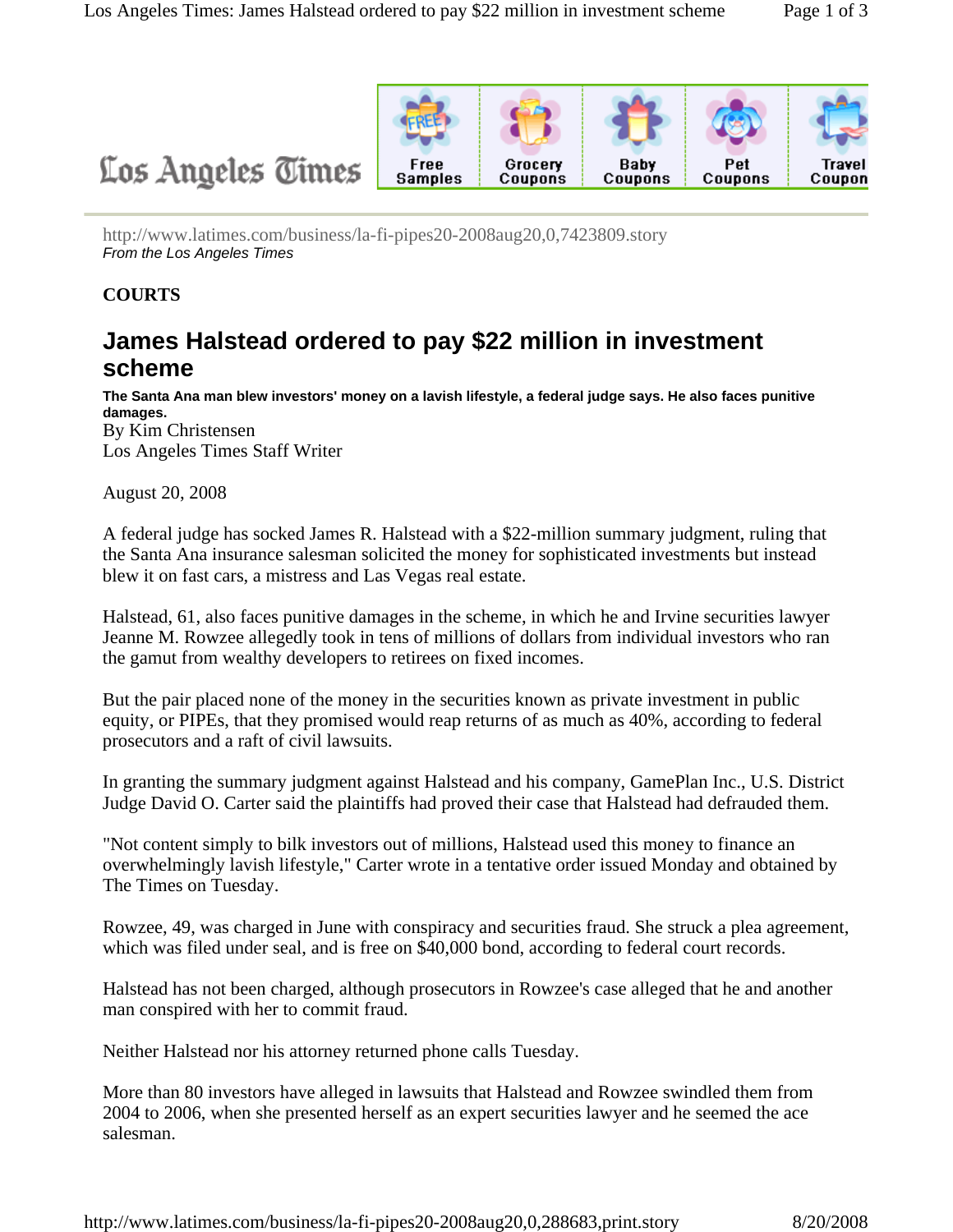The two had met in the early 1990s, when Rowzee defended Halstead against charges that he and another man bilked investors of more than \$1 million in a scheme to sell crude oil and German bank shares. In 1998 he pleaded guilty to five felony counts and was put on probation, case records show.

Many companies legitimately use PIPE investments to raise capital for growth or acquisitions. Investors typically buy stock below market price and later sell it at a profit.

Investors alleged that Rowzee and Halstead promoted PIPEs as deals available only to a select few -- and that would protect their principal while yielding big returns in as little as three months.

Some money was paid back to investors early on, but dozens later learned that their "accounts" were empty. They claimed Halstead spent their money on sports cars, diamond watches, strip-club visits and two multimillion-dollar houses near Las Vegas.

The judge, in his tentative order, said Halstead had purchased \$12 million in real estate and "hundreds of thousands of dollars in jewelry, which he lost in a taxi in Arizona and never reported to police."

Halstead also used investors' money to pay household expenses of \$15,000 to \$25,000 a month, Carter wrote, and placed \$389,000 in a deferred compensation plan for his wife, who was listed as an officer of GamePlan, which Halstead ran from his Santa Ana home.

Halstead also "showered his mistress with large sums of money and expensive gifts," about \$750,000 worth in 2006 alone, Carter wrote.

"The icing on the cake, perhaps, is that on Christmas Eve 2005, Halstead bought her a brand-new Ferrari convertible," he said. "This token cost \$201,005."

Attorney Steven L. Krongold, who represents some of the plaintiffs, said his clients "want closure" and were happy to avoid the costs of a trial.

But several investors said Tuesday that they were not optimistic about collecting.

"I'm glad we have the civil judgment, but we'll probably never see any of that money," said Steve Perebzak, who claimed losses of \$450,000. "I just hope they're put in prison so they can't spend it either."

## kim.christensen@latimes.com

If you want other stories on this topic, search the Archives at latimes.com/archives. **TMSReprints** Article licensing and reprint options

Copyright 2008 Los Angeles Times | Privacy Policy | Terms of Service

http://www.latimes.com/business/la-fi-pipes20-2008aug20,0,288683,print.story 8/20/2008